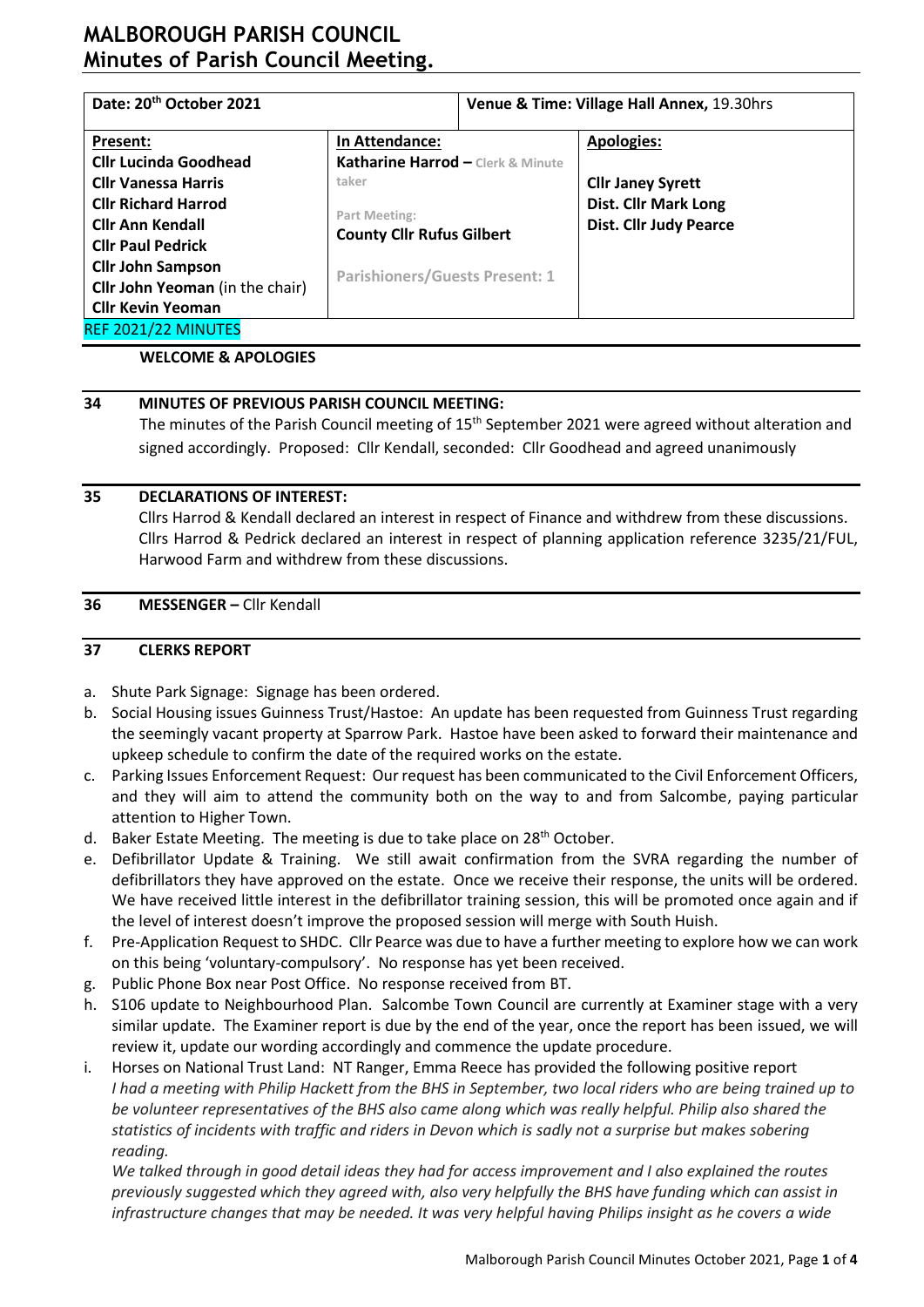*area and is very experienced in increasing access for riders and understands a lot of the challenges that can come with this.*

*Philip also suggested the idea of Riding Rangers which assist us in keeping an eye on issues on the sites such as broken gates, livestock etc which I think is a great way to engage the riders with the Trust if access changes were made. We have volunteers that do similar on foot, which is really helpful when we manage such a large network of paths.*

*We are still short staffed and manage a large area, so time is tight, but we are currently working on access plans for the Bolt Head to Bolt Tail area again, particularly in terms of 'access for all' and 'multiuser' paths which would, where possible be open to cyclists and horse riders.*

j. Play Area Repairs: We have ordered parts to the value of approximately £120 in respect of necessary work to the basket swing.

### **38 OPEN FORUM:**

### **Devon County Council Report: Cllr Rufus Gilbert:**

- 1. Traffic Enforcement has been carried out in Higher Town as per the Parish Council request.
- 2. Winter Covid News continues to be forwarded.
- 3. Concerns were raised re the parking on the corner of Jubilee Road. The Parish Council request for double yellows will be reiterated to Highways, the problems will be highlighted to the police for enforcement and a letter will be forwarded to the relevant parishioners.
- **Cllr Gilbert left the meeting.**

#### **PLEASE report all highways issues ONLINE at:**

#### **<https://new.devon.gov.uk/roadsandtransport/report-a-problem/>**

#### **If you do not have internet access, please contact the Clerk on 07704 941150**

#### **South Hams District Councillors Report**: No Report Provided

## **It takes two minutes to report a problem, please help keep our community beautiful <https://apps.southhams.gov.uk/webreportit>**

Abandoned Vehicle, Damaged or Full Dog Bin, Damaged/Full Litter Bin, Damaged/Full Recycling Bank, Dead Animal, Dirty Beach, Fly Tipping, Litter/Dog Mess, Planning Breach, Stray Dogs, AND MORE…

#### **39 PLANNING:**

- **a. Applications** received by the Parish Council and under discussion and consideration for the last period. Any recommendation by the Parish Council to the Planning Department is noted after the application details. Those without comment remain under discussion.
- 1. 3235/21/FUL, Harwood Farm, New Residential Dwelling. **MPC Support unanimously.**
- 2. 3397/21/VAR, Hi Ho, Variation of Condition 2. **MPC Support unanimously.**
- 3. 3439/21/ARC, Hi Ho, Approval of details reserved by conditions 8,11,13 & 16. **MPC Support unanimously.**

**NOTE: When providing a response to applications, the Malborough Neighbourhood Plan will be referenced.**

#### **b. Decisions:**

- 1. 1969/21/HHO, 39 Collaton Road, erection of rear garden balcony terrace. **Conditional Approval**
- 2. 1557/21/VAR, Alston Gate, Removal condition 1, variation of conditions 2,5 & 6. **No Decision**
- 3. 1558/21/VAR, Alston Gate, Remove condition 2, variation of conditions 3,9,10,11 & 16. **No Decision**
- 4. 1390/21/FUL, Higher Broadmoor Farm, Temp Ag Building. **Conditional Approval**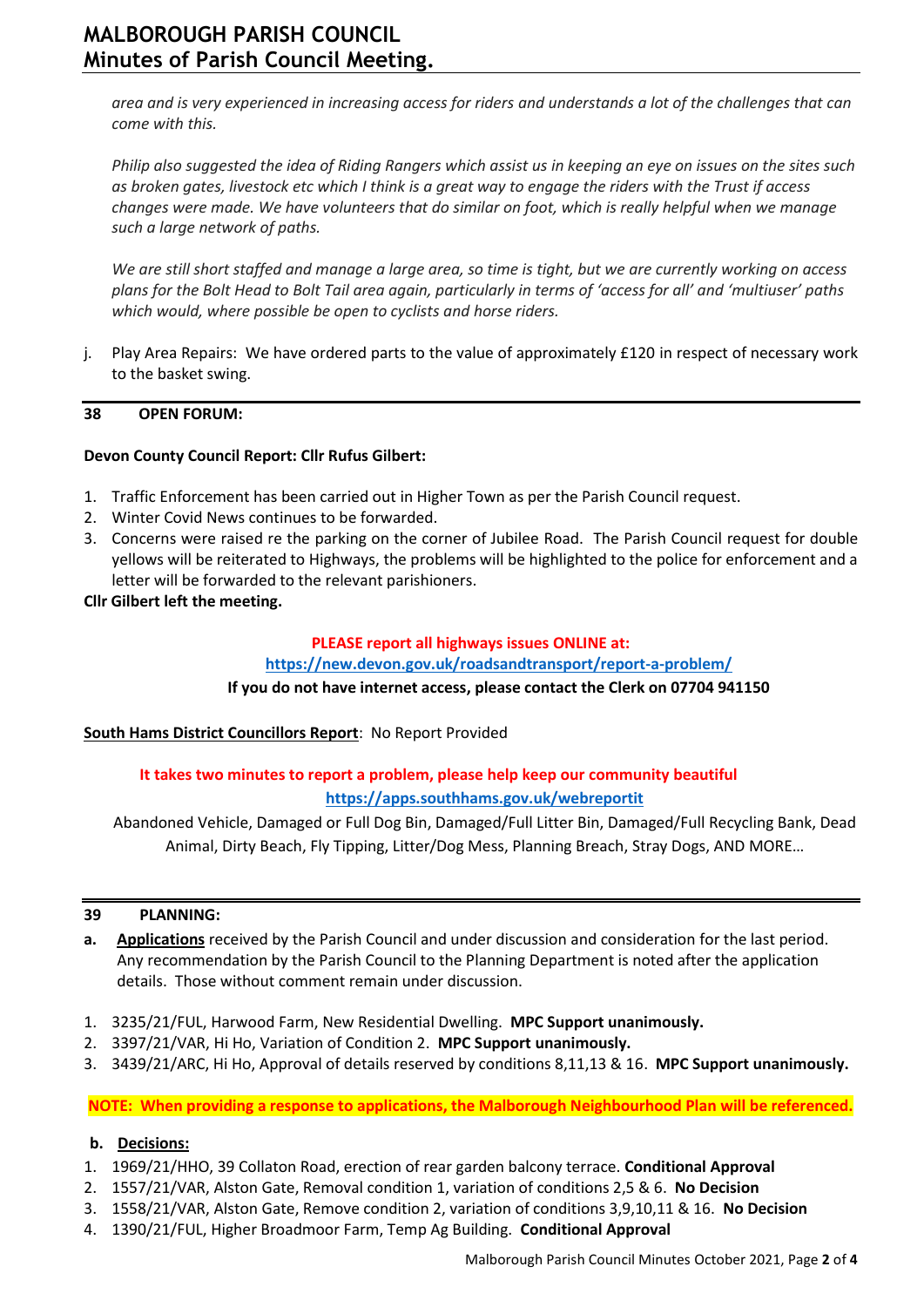# **MALBOROUGH PARISH COUNCIL Minutes of Parish Council Meeting.**

- 5. 3656/20/TCA, 3 Alma Terrace, Cherry crown reduction on all sides by 0.5m. **No Decision**
- 6. 3300/21/VAR, West Soar House, Variation of Condition 2. **Conditional Approval**
- 7. 1242/21/HHO, Broad Downs, single storey extension to ground floor. **Conditional Approval**
- 8. 2770/21/FUL, Oceans Reach, Part Retrospective Mobility Scooter Shed & External Lighting. **Withdrawn c. Enforcement issues:**

## Please note that the Enforcement Lists are confidential and issues concerning Enforcement cannot be discussed at a public meeting.

South Hams District Council are responsible for the enforcement of all planning breaches, the Parish Council have no authority to deal with issues of this nature.

Please will all parishioners continue to report full details of any violations that do not adhere to the original application for which permission was granted. ALL violations can be reported to Enforcement via [www.southhams.gov.uk/article/3043/Report-a-Planning-Breach](http://www.southhams.gov.uk/article/3043/Report-a-Planning-Breach)

### **40 BUSINESS TO BE DISCUSSED:**

- a) Purchase of Malborough Post Office: The Councillors resolved to investigate the potential options regarding purchase of the post office and community shop.
- b) Village Events including Queens Jubilee 2022: Noted there is an offer for a beacon on Burleigh Dolts. The Councillors resolved that the Clerk would investigate options and bring them to the next meeting.
- c) New Bench on Cycle Path: Following the last meeting three councillor have requested in writing that the decision be reviewed. No further issues have been reported.
- The Councillors resolved to leave the bench in situ.
- d) Malborough Park Play Park, the Jubilee Park: The councillors requested more information re pricing, fencing, materials used and land clearance. If the information received remains within the scope of the funding allocated to the project, the Councillors resolved that the Clerk could award the contract. The unsuccessful companies will then be contacted and informed accordingly. **Proposed Cllr Goodhead, Seconded Cllr Harrod, approved unanimously.**
- e) Village Hall Car Park Contract No quotes received.
- f) Climate Emergency: SMASH CEB including Environment Fair (see Appendix B). A request was made for funding to support the proposed Environment Fair due to take place on  $2^{nd}$  April. The Councillors resolved to allocate £150 to the Fair on the understanding that the event will ultimately generate funds which would then be banked and ringfenced for the sub-committee.
- g) VAS Report Cllr Sampson. All signs are operative, one of the signs including the solar panel will be moved shortly to Collaton Road.
- h) Village Hall Update: Village Hall Minutes are available one month in arrears on the parish website.
- i) Monthly Checks: Defibrillators, Skate Park, Play Area, Water meters for toilets allotments. Water Meter for the Allotments is outstanding, all other checks complete.

### **41 FINANCE & GOVERNANCE:**

1. The accounts for 2021/22 month 7 were received, shown as APPENDIX A**.** A mandate sheet and transaction record were produced and signed in respect of all payments:

**Accounts to pay** – Clerks Salary, Malborough Garden Services, PKF Littlejohn LLP £480, Boyce Bulbs for Pound £29.96, Hocking Allotments £250, Kendall Messenger Expenses £39.62, DG Allen Playground Repairs £31.79, Nick Walker Printing £276, Malb. Garden Services Burial Ground £144 & Village Hall £252, Peter Tanner Engineering £144, Vale Engineering Gritter Part £189.60

**Accounts to pay proposed by Cllr Harris, seconded by Cllr Sampson, approved unanimously.** 

#### 2. **Governance:**

External Audit: Proposal to accept the External Auditors report.

#### **Proposed by Cllr K Yeoman, seconded by Cllr Kendall, approved unanimously.**

Memorandum of Understanding: It was resolved to adopt the draft Memorandum of Understanding between SHDC and the Parish Council.

**Proposed by Cllr K Yeoman, seconded by Cllr Harrod, approved unanimously.**